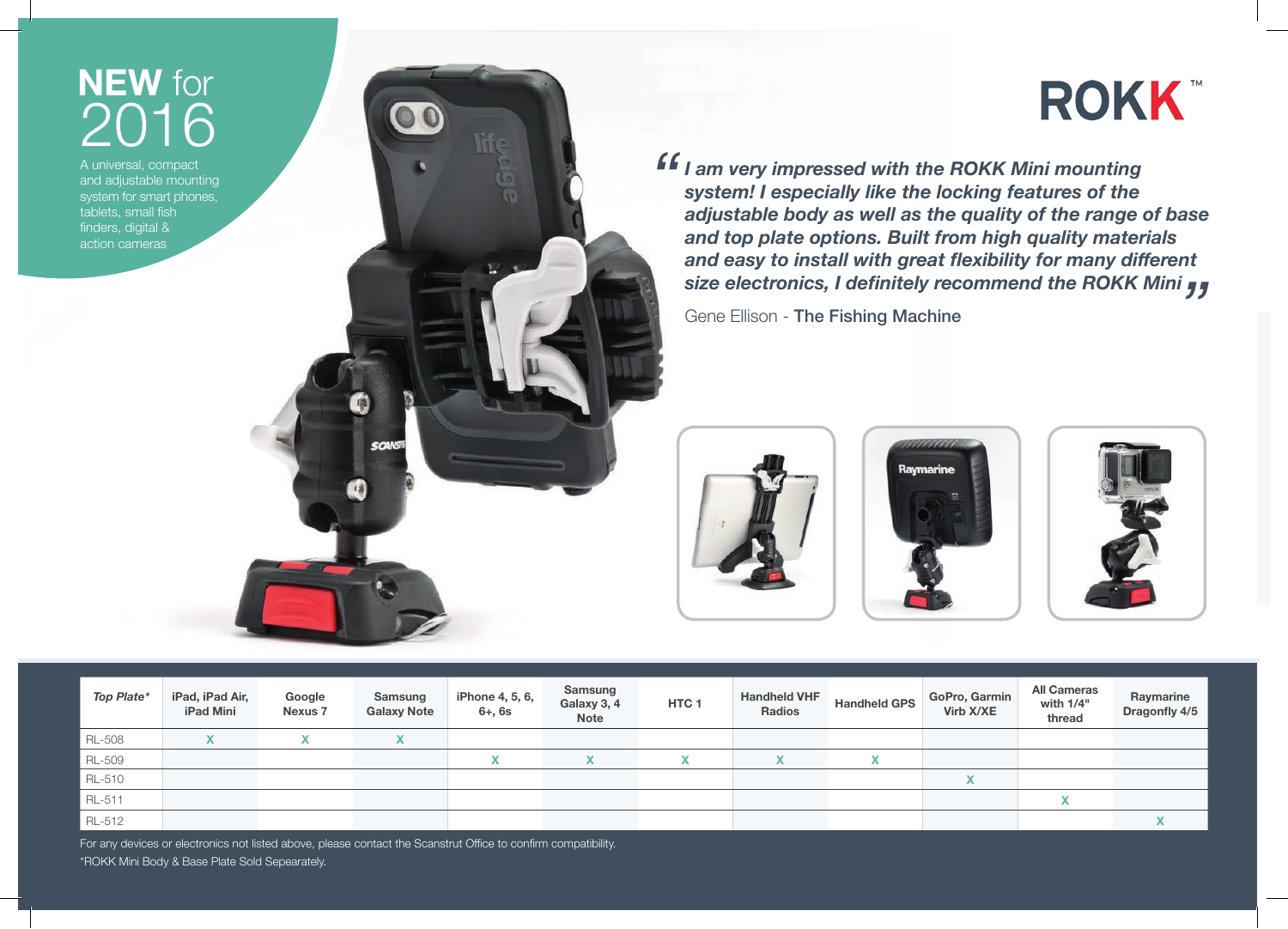# **NEW** ROKK Mini

ROKK Mini is a compact and multi adjustable mounting system for smart phones, tablets, small fish finders, digital and action cameras.

Small in size but big on features, ROKK Mini is simply the toughest, most reliable mount for your tech onboard. No compromise.

#### **ROKK Mini Adjustable Body**

#### **Versatile**

A choice of base mounts to mount your devices how you want, where you want.

#### **More than a Mount**

Designed, not just made; with features that you'll feel and hear more than you'll see.

#### **Quick Fit I Quick Release**

Install your devices instantly onboard. With one reassuring click your tech is both secured and released.

#### **Solid Install**

A metal-on-metal locking system multiples your clamping efforts to achieve 100% locking force. Your electronics will never move; until you want them to.



### **1.** What do you want to mount?

#### **Universal Tablet Clamp**

Secure mount for mini and full size tablets. Ratchet Adjustable.

Fits devices from 125mm to 210mm  $(5 - 8 \frac{1}{4})$ .

Part no. **RL-508**



Secure mount for smart phones, handheld GPS and other small devices.

Ratchet adjustable.

Fits devices from 45mm to 95mm  $(1 \frac{3}{4} - 3 \frac{3}{4})$ .

Part no. **RL-509**

### **2.** How do you want to mount it?

*"Wherever and however you want to mount your electronics, there's an option for you"*

#### **ROKK Mini Surface Mount**

Screw Down Base Mount.

Fits any flat surface.

Part no. **RLS-401**



Rail Mount Base. Fits wide range of rails from 19mm – 34mm  $(3/4" - 1 \frac{1}{4})$ .

Includes 3 x soft rail grip pad inserts for the perfect fit.

Part no. **RLS-402**

# **GoPro Plate** Fits directly to GoPro

Camera (all models) + Garmin Virb X/XE.

Part no. **RL-510**



**Camera Plate** Standard ¼" thread mount for digital and action cameras.

**¼" Thread** 

Fits a wide range of devices featuring a ¼" thread mounting point.

Part no. **RL-511**

#### *"Choose which electronic you would like to mount" \*All ROKK Mini Top Plates are also compatible with the ROKK Midi Range*

**Raymarine Dragonfly 4 & 5 Mount**

Fits directly to Raymarine Dragonfly 4 & 5 for a low profile install.



Standard Raymarine ball & socket mount not required.

Part no. **RL-512**

# **Accessories**

#### **ROKK Mini Safety Tether**

Use your devices safely and in confidence after



detaching from ROKK Mini Body. Attaches to fixture point on ROKK Mini Body Base.

Part no. **RL-TETH**

Fits wide range of non standard rail sizes.

Includes soft rail grip pad inserts.

Part no. **RLS-403**

**ROKK Mini Cable Tie Mount** Over-size rail mount base.



**Self Adhesive Surface Mount** 3M self-adhesive base mount.

Fits any flat surface.



13









No drilling required to install. Part no. **RLS-404**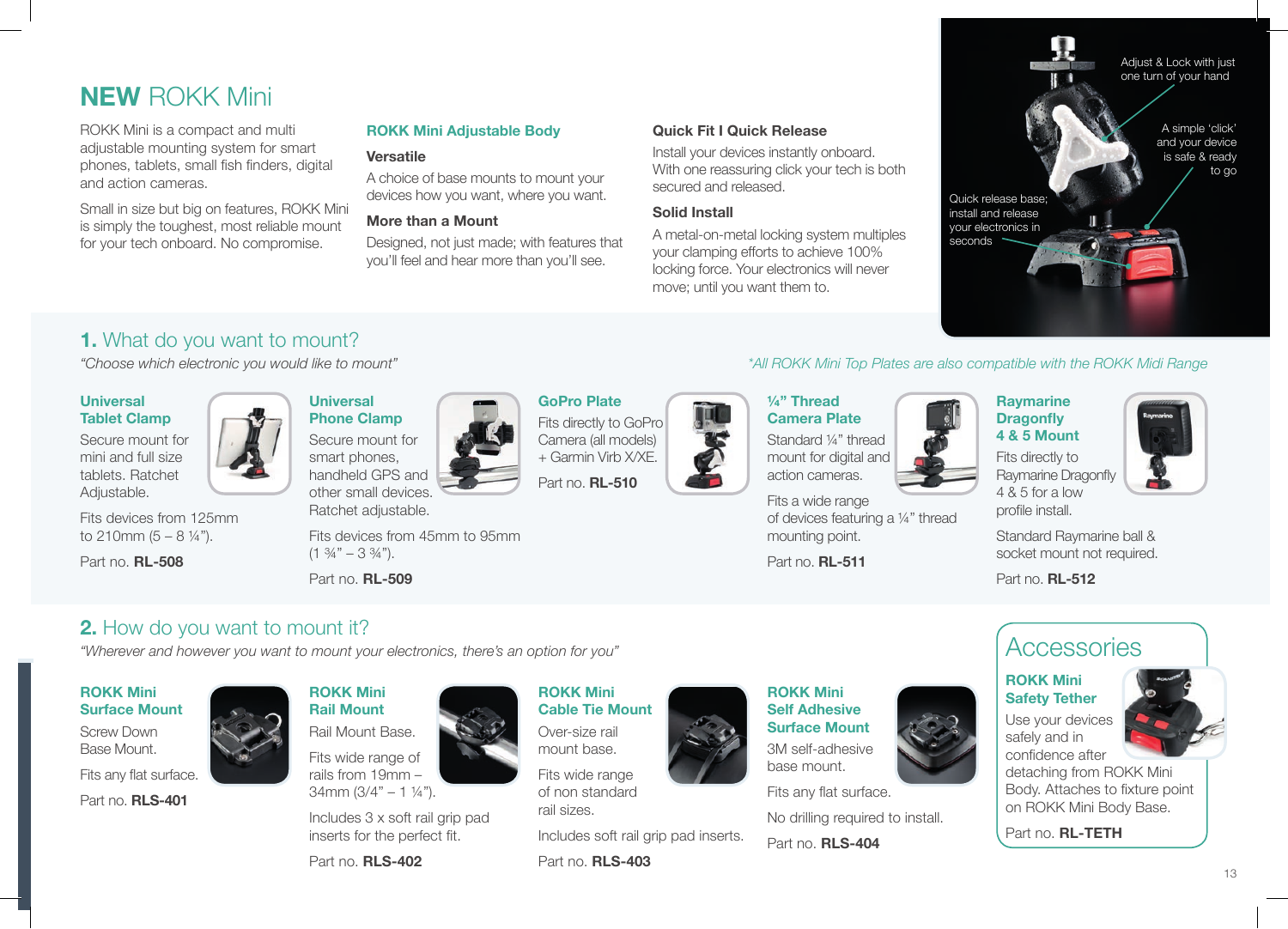

*ROKK is an apt name for Scanstrut's adjustable mount system. The fine machining of the metal-on-metal ball and socket joints makes it easy to precisely position your electronics. A modest twist on the white handle then*  renders the whole installation rock solid **<sub>"</sub>;**<br>Ben Ellison - www.panbo.com Ben Ellison - www.panbo.com *"*

Ò

٥